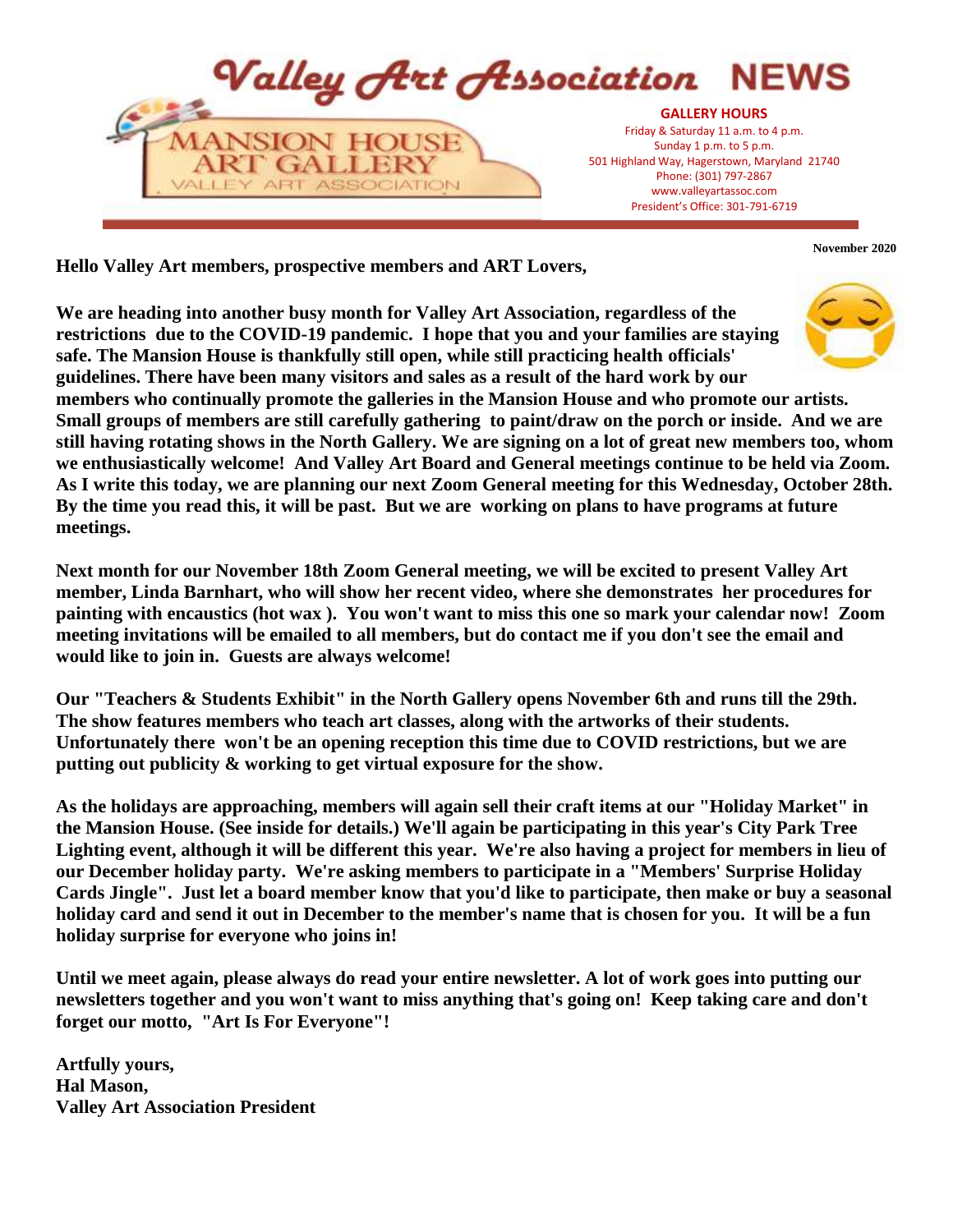# **Below are the shows for the remainder of 2020.**

| <b>Month</b>   | Title/Exhibitor          | <b>Drop Off Dates</b> | <b>Opening</b>  | Closing                 | <b>Pick Up Date</b> |
|----------------|--------------------------|-----------------------|-----------------|-------------------------|---------------------|
| November 2020  | <b>Teachers/Students</b> | TBD                   | November 6      | November 29             | TBD                 |
|                | Show* (see note          |                       |                 |                         |                     |
|                | $below)*$                |                       |                 |                         |                     |
| December 2020- | Dazzle*                  | November 27-29        | December 4 2020 | <b>January 31, 2021</b> | February 2.         |
| January 2021   |                          |                       |                 |                         | 2021                |

*(The "Teachers/Student" Show will feature Valley Art members who are teachers exhibiting with their students.)* 

#### **Valley Art Association presents a Teachers & Student's Exhibit at City Park's Mansion House Art**

**Gallery, 501 Highland Way, Hagerstown, MD. A number of Valley Art members who teach art classes will be showing their own artwork with some of their students during the month of November 2020. The show runs from November 6 to November 29th. Mansion House hours are Fridays & Saturdays 11am-4pm and Sundays 1pm-5pm. Admission is Free. www.valleyartassoc.com**

| <b>Month</b>     | <b>Name</b>                          |
|------------------|--------------------------------------|
| <b>January</b>   | <b>Mary Thompson</b>                 |
| <b>February</b>  | <b>Lily Ramos</b>                    |
| <b>March</b>     | <b>Marilyn Pontius</b>               |
| April            | <b>Cory Kerr &amp; Martin Nikirk</b> |
| <b>May</b>       | Carol Gwinn & Bonita Conry           |
| June             | Victoria Baker                       |
| July             | <b>Chris Shingler</b>                |
| <b>August</b>    | <b>Jeff Jones</b>                    |
| <b>September</b> | Donna Bingaman                       |
| October          | Carol A. Wofensberger                |
| <b>November</b>  | <b>Nicole Troup</b>                  |
| <b>December</b>  | <b>Denny Bingaman</b>                |

#### **2021 ART IN THE HALLWAY Meritus Health Center**

### **"Holiday Market" in the Mansion House**

**Holiday crafts will be accepted starting November 6th weekend. We will have tables set up for shared use. If you have specialized items like a large quilt, you should display it on a quilt rack that you provide. Make sure your items are displayed safely. We don't want anything rolling off the tables! Have a good show!**

**Valley Art will now be featuring our members on Facebook! If you are interested in being the "Featured Valley Art Association Member" on Valley Art Association's Facebook page, or have an album with up to a maximum of 5 photos of your work, please email editor, JEN MARTIN at jenmartin72@outlook.com and she will be glad to work with you about your feature. Other VAA FB editors are : Sue Parker at scp2art@gmail.com, Carol Wilks at cawilks44@gmail.com, and John Mullican at johnnmullican@gmail.com. They are available to post other articles of interest to members on FB as well.**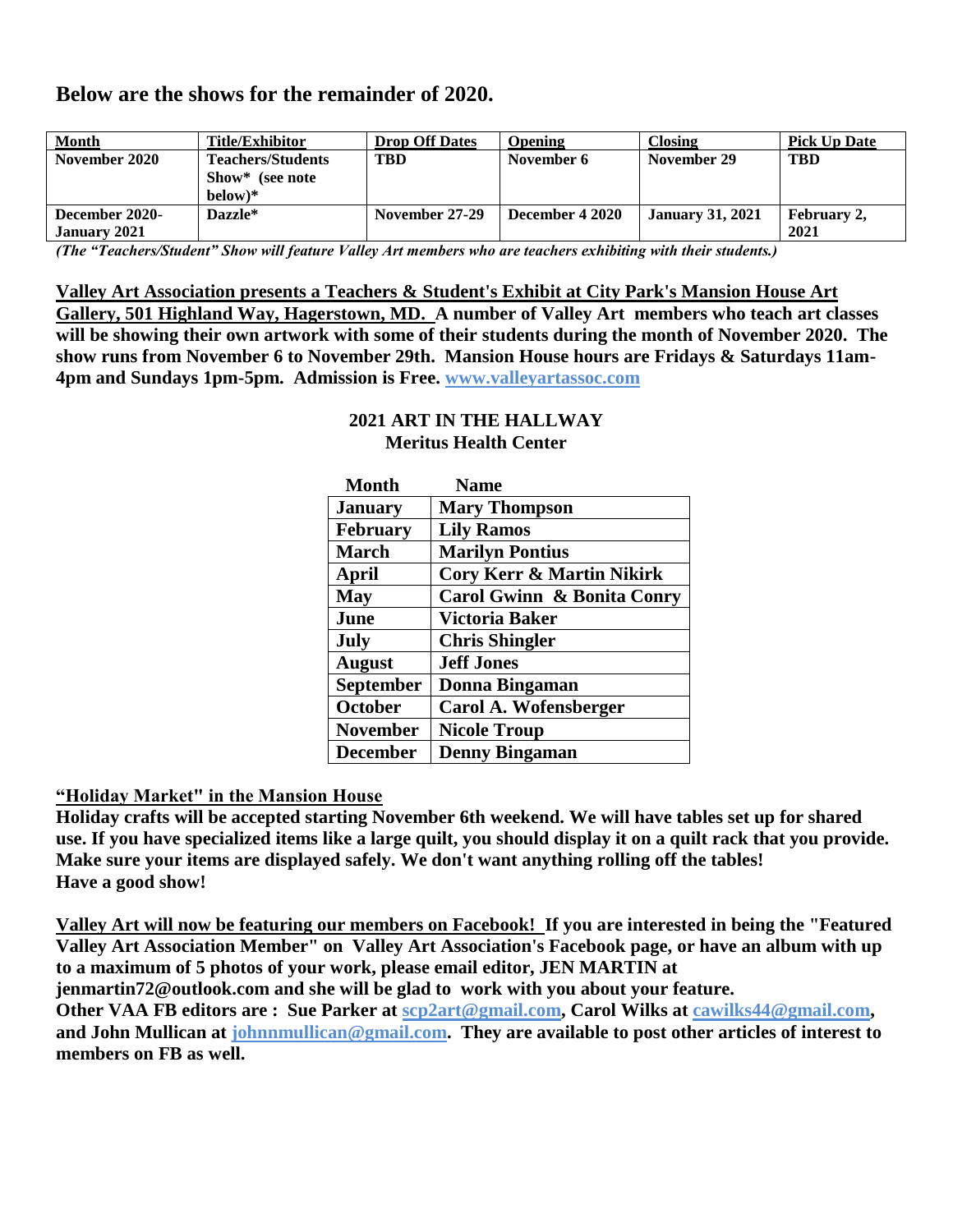### **Figure-Drawing Sessions in November:**

**Figure-drawing sessions are ongoing at the Mansion House. The number of artists is restricted to four. The necessary COVID precautions are observed. Professional models. Shared model fees only. No instruction. The sessions in November are on Monday 9th, 23rd and 30th, 10:00 - 1:00. For details and to book a space for the November-December period, please contact Elaine Wolfe at valleyartinfo@gmail.com or 304-261-9583 (no text). A waiting list is maintained, as needed.**

# **Figure-Drawing/Portrait Classes with Michael Timothy Davis via Zoom:**

**Three hour sessions. Cost \$35.00. Minimum number is 4. Timing will be worked out to suit participants after the minimum number is reached. To sign up and for more details, contact Elaine (see above).**

## **Workshops and Demonstrations**

**We deeply regret that in-person workshops and demonstrations are on hold at present, and hope to resume our workshop series soon. Wishes and suggestions are welcome!**

**NOTE: Hans Guerin and his artist wife, Beth Loiselle, are offering Online Mentoring: see their website, hansguerin.com., for details.**

**Please visit our partner in the arts, the Washington County Arts Council, Inc. either in person at 34 S. Potomac St., Hagerstown, Md 21740, Phone number (301) 791-3132, http://www.washingtoncountyarts.com/ or Washington County Arts Council, Inc. on Facebook**

# **42 West Arts Gallery Fine Arts and Crafts 42 West Main Street is open for business!**

**Fridays 5 – 8 and Saturdays 10am-2pm** 

**Come in and browse or make a purchase from local artists, and fine craftsmen at 42 West Arts Gallery. All work is handmade by local artisans. We have art classes and demonstrations every week from our artists. Jennie Avila, Stephen Wright and PamelaBartl will be having a joint show of their work the months of November and December, with a reception on Friday November 13th from 5:30 - 8:00 pm. Patric Schlee will be playing flute, hand drums, etc. in a relaxed atmosphere on Wind Down Fridays every Friday night from 5:30 - 8pm. Donna Bingaman offers painting classes every week of the year on Wednesdays from 12 - 3pm. Each student gets personal instruction from her 50 years of experience of painting portraits, still life, landscapes, etc. Bring in a photograph of what you want to paint and Donna will help you learn to draw and paint in oil, acrylic, pastel, and other mediums to achieve a beautiful painting of your own.**